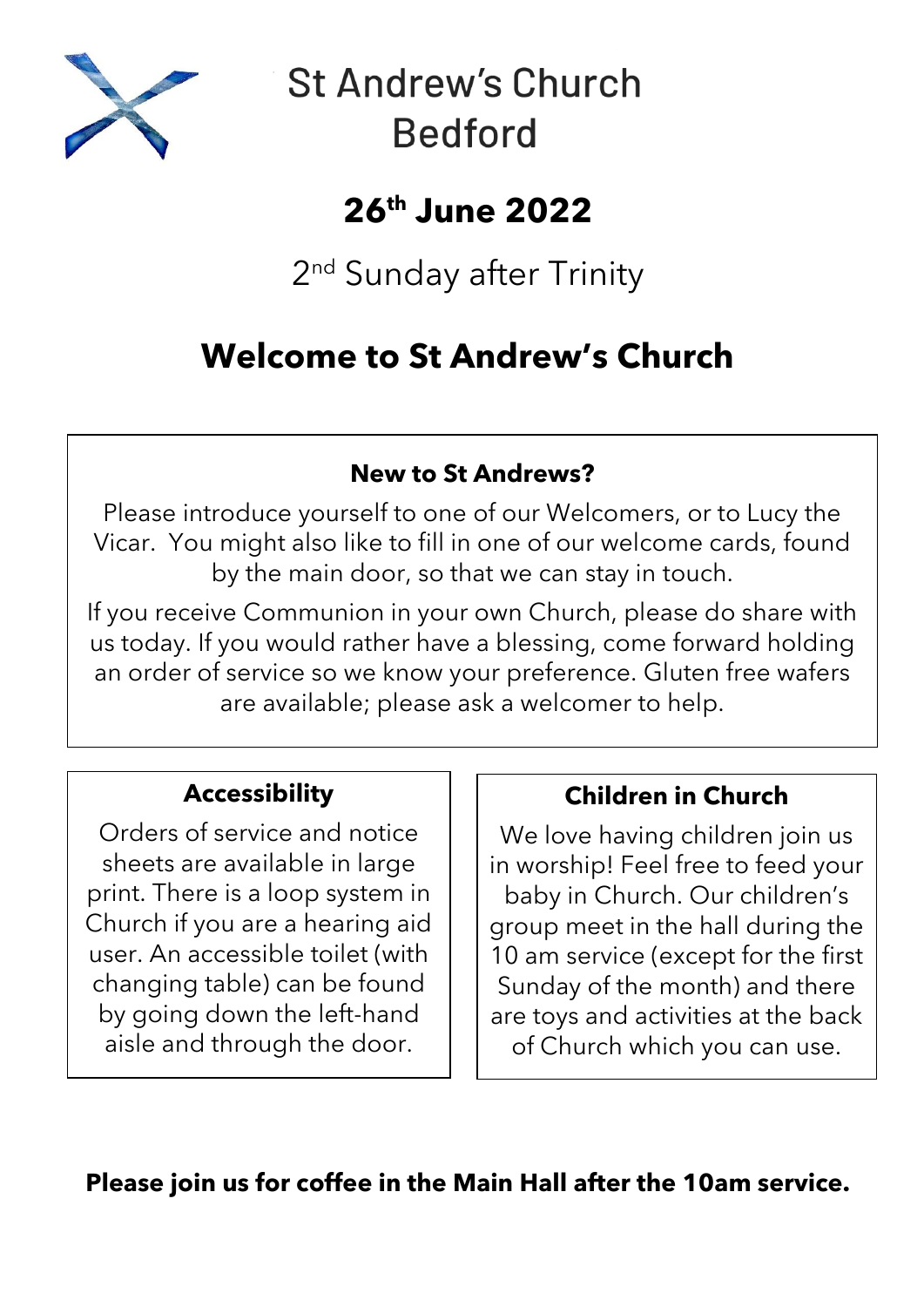## **Today's Readings**

| <b>1st Reading:</b> | 1 Kings 19: 15-16, 19-21 |
|---------------------|--------------------------|
| <b>2nd Reading:</b> | Galatians 5:1, 13-25     |
| Gospel:             | Luke 9: 51-62            |

## **Today's Music**

| <b>Opening Hymn:</b> 339 NEH Be thou my vision |                        |                                         |
|------------------------------------------------|------------------------|-----------------------------------------|
| <b>Gradual:</b>                                | 467 NEH                | Through all the changing scenes of life |
| <b>Offertory:</b>                              |                        | 53 SASP Go tell it to the mountain      |
| <b>Communion:</b>                              |                        | 365 NEH God moves in a mysterious way   |
|                                                |                        | 204 SASP Will you come and follow me    |
| <b>Anthem:</b>                                 | Lead me, Lord - Wesley |                                         |
| <b>Final Hymn:</b>                             |                        | 86 NEH My song is love unknown          |

## **In Our Prayers**

For our charity partners - WorldVision link with Pajule, Uganda,

- The Trussell Trust
- Emmaus

**The Vicar:** The Reverend Lucy Davis Tel: 01234 354234 Email: vicar@standrewsbedford.org

**Church Centre Office:** Monday - Friday 9:00am-5:00pm Tel: 01234 216881 Email: centremanager@standrewsbedford.org

*Out Now: St Andrew's Digest, a round-up of our articles and events available at the back of Church for those not online or who prefer a print copy.*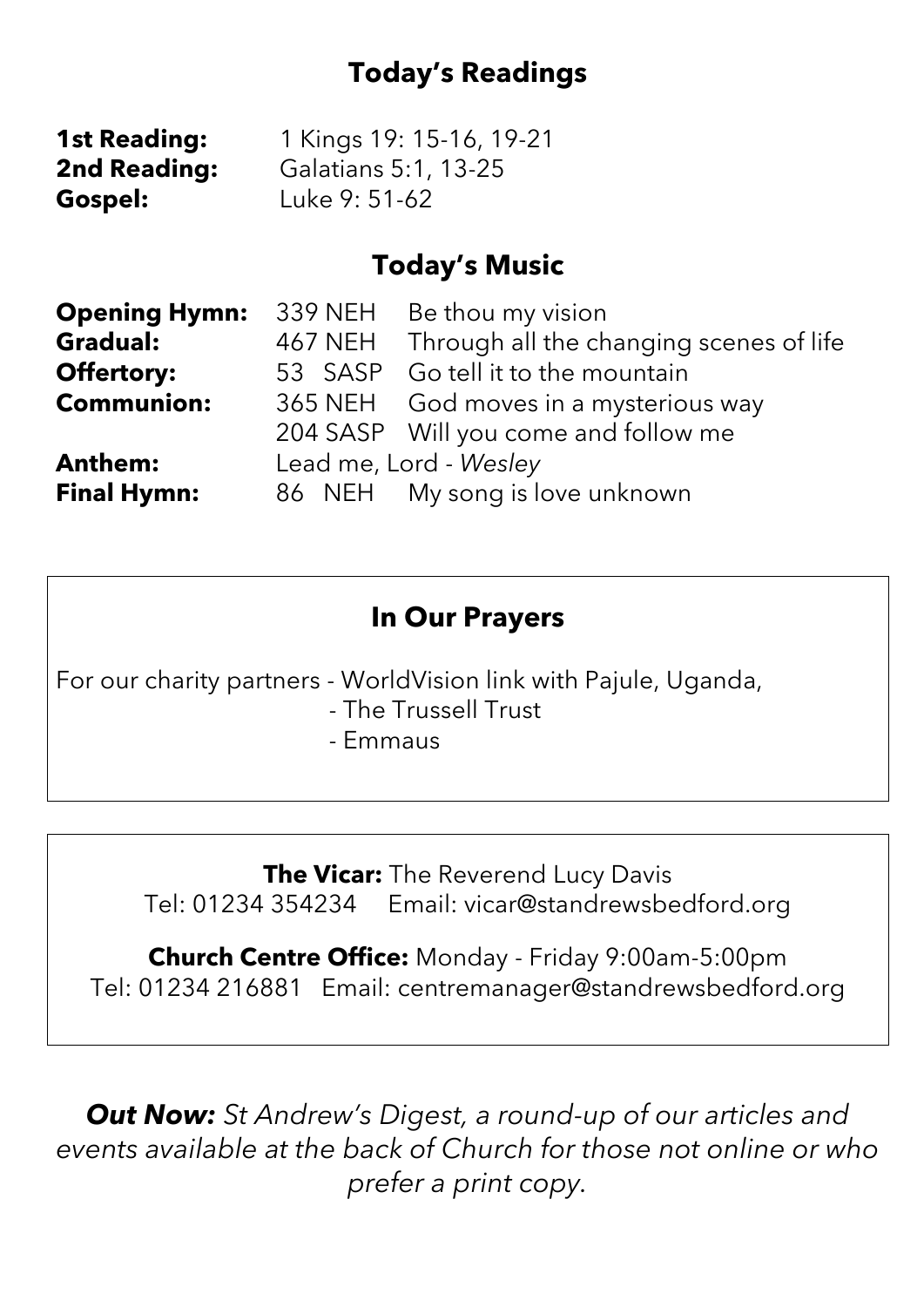## **Notices**

**Farewell to Diana and Anthony:** Today is the last Sunday on which Diana Stretton and Anthony Davis will be with us before they are ordained at St Albans Abbey next Saturday and head off to their respective curacy posts. Do come through to the Main Hall after the 10am service to wish them well with fizz and cake.

**Coffee and Company:** Friday 1<sup>st</sup> July, 10am - 12noon, in the Foyer. Join us for conversation and friendship over real coffee and delicious cake. All are welcome.

**Open Tower:** Sunday 3<sup>rd</sup> July, 11am - 12noon. St Andrew's bellringers invite you into the tower to find out more about our bells and bellringing. There will be an opportunity to climb up from the ringing chamber to see the bells, if you wish. (Some restrictions may apply).

**Messy Church:** Saturday 9th July at 3pm, starting in the Main Hall. Do come and join us – it's a time for creativity and play, time for worship with a Bible story, prayer and songs, and ending with time for a shared meal for all the family.

*Wanted*: Clear plastic bottles, large or small, and kitchen towel roll cardboard tubes are required for this Messy Church. If you can help, please deposit items in the collection box under the table in the Foyer by 7<sup>th</sup> July. Thank you, the Messy Team.

**Concerts at St Andrew's – Joanna Reveley (flute) and Simon Gilliver (piano):** Saturday 9<sup>th</sup> July, 7.30pm. Tickets available on Eventbrite - see the St Andrew's website What's On for a link.

**Mission and Outreach – A Taste of Life in Pajule:** Sunday 10th July, from 12noon, in the Vicarage Garden. Come and join us for a simple vegetarian lunch of dishes typical to Uganda or central Africa. All you need to bring is something to sit on and something to drink from. Suggested donation £6 per adult, children free. Please sign up on the list at the back of the church (or online) by  $6<sup>th</sup>$  July to be sure of being fed!

**Fairtrade Annual Meeting:** Sunday 17<sup>th</sup> July, 4pm, in the Holt Room. Please come and join us, hear about our work and learn about how some fair trade crafts are made and the people behind them. The afternoon will finish with a fair trade tea and the opportunity to attend an evening service at 6pm.